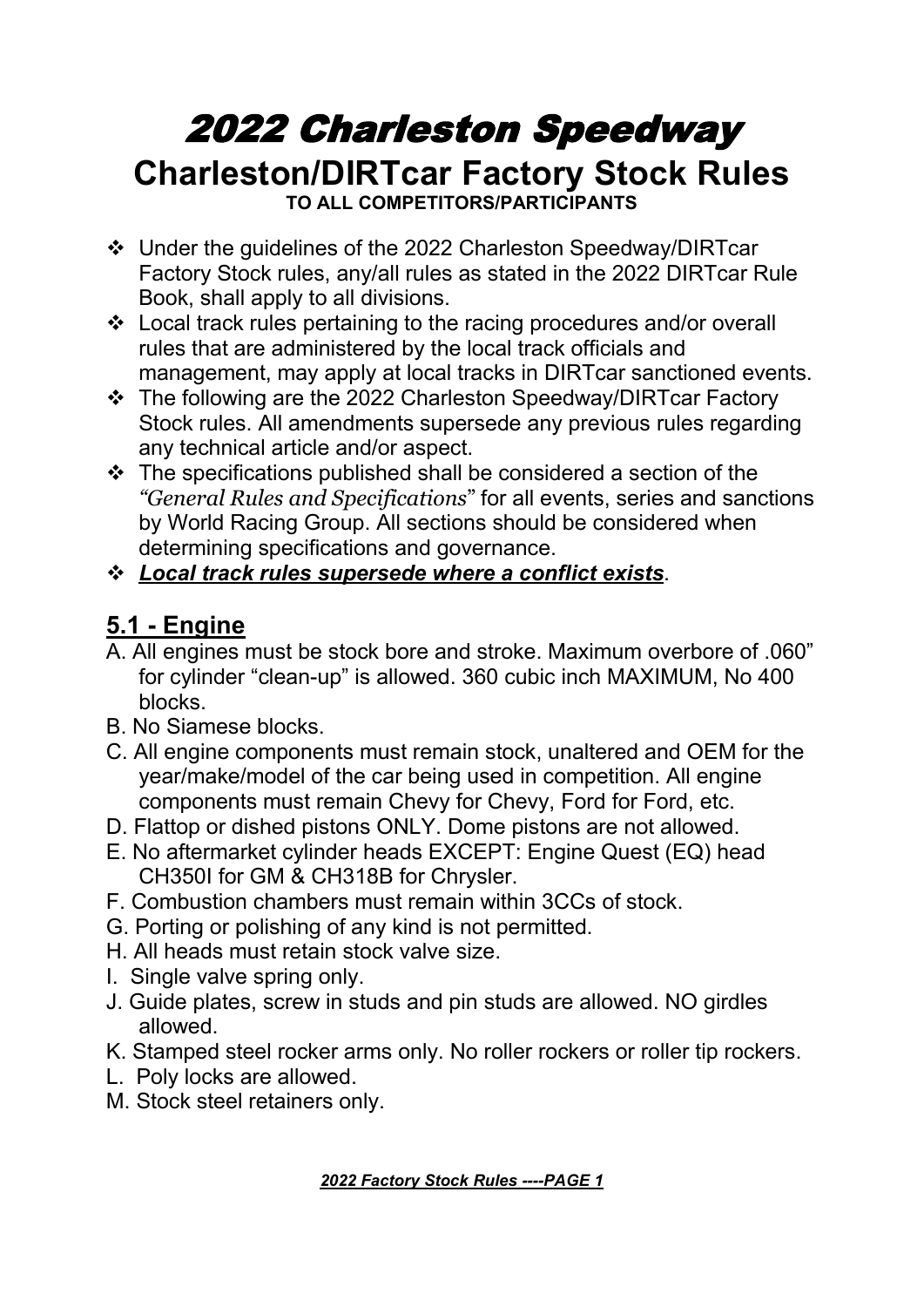# **5.1 - Engine (continued)**

- N. Must use stock, unaltered, OEM valve springs. No milling or cutting of valve spring seats to allow the use of larger valve springs.
- O. Extensive milling or angle milling is not allowed.
- P. Gear or belt driven camshafts are not allowed.
- Q. Cams must be hydraulic/non-roller only.
- R. Must have cast iron, stock, unaltered, OEM intake. (ALUMINUM INTAKES ARE NOT ALLOWED, even if you use metallic/magnetic paint, it's still ILLEGAL).
- S. 7-quart oil pans are permitted.
- 
- T. Fan shroud is required.<br>U. Fuel pump must be mechanical, engine mounted in the stock, OEM location. No electric fuel pumps are allowed.
- V. Engine must be mounted in the stock, OEM location. GM Metric frame, center of fuel pump must be located a minimum of 1.75" in front of cross member, measured where the cross member meets the frame.

#### **5.2 - Electronics and Ignition Systems**

- A. All ignition components must be stock, unaltered, OEM and match the year/make/model of the car/engine in competition.
- B. Only 12-volt ignition systems are permitted.
- C. Ignition boxes and/or performance chips and/or any ignition enhancing devices are not allowed.
- D. Traction controlling devices or traction enhancers of any type are not allowed.
- E. Only 1 (one), 12 (twelve) volt battery securely mounted with both terminals covered is allowed. Battery is required to be mounted in the trunk between frame rails with minimum 3/8"(inch) hold down bolts.F. Starter must be mounted in the stock, OEM location on the engine.
- 
- G. Only one aftermarket tachometer, oil pressure and water temperature gauge(s) will be allowed.
- H. Data transmitting or recording devices of any type are not allowed. In car cameras such as a Go-Pro type, and others, are allowed.

# **5.3 - Carburetor**

- A. Only 1 (one) unaltered two-barrel Rochester or a Holley 4412 will be allowed. Choke blade and linkage may be removed.
- B. Carburetor adapter plates or spacers are allowed.
- C. Carburetor will be checked with GO/NO GO carburetor tool.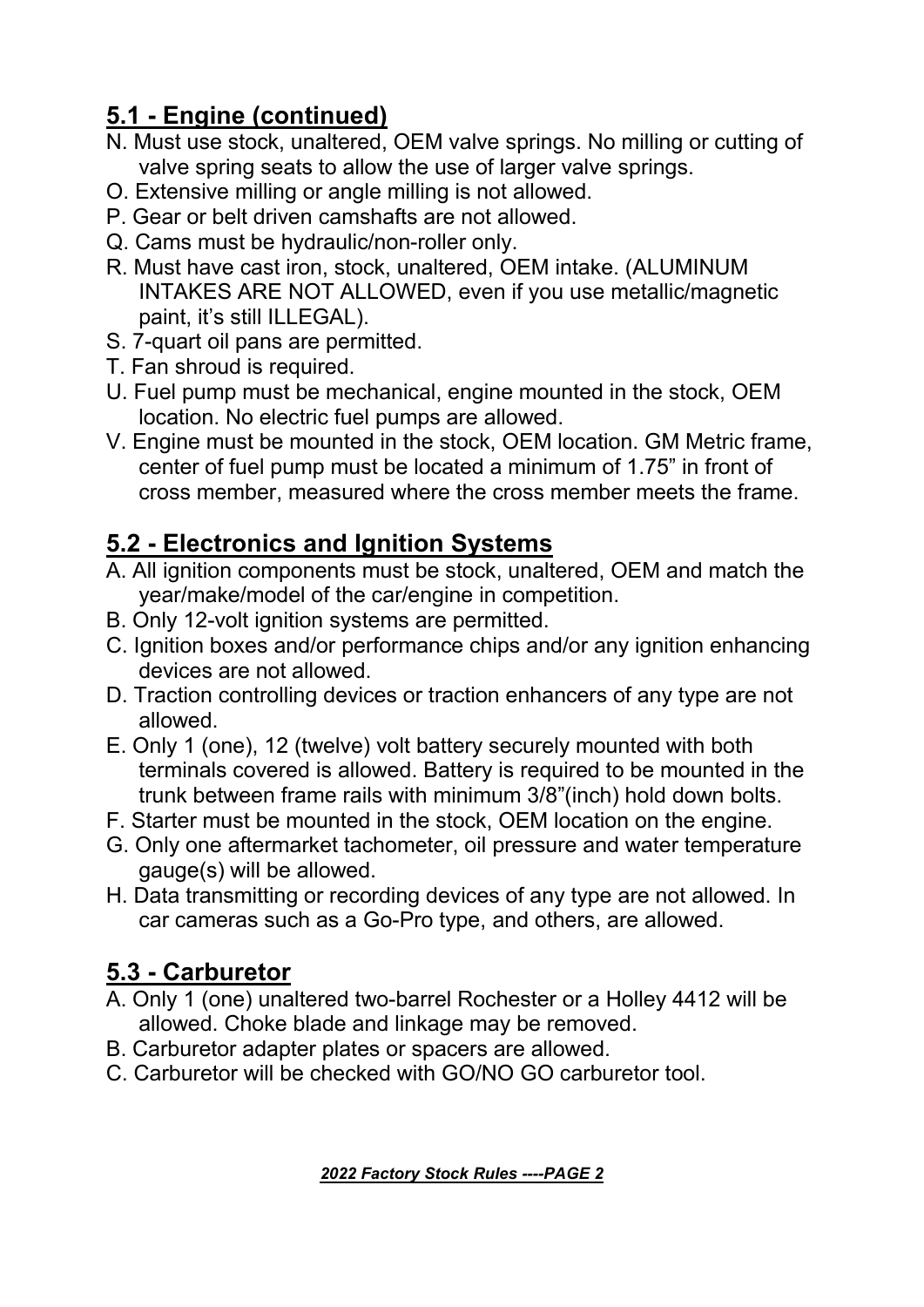### **5.3 - Carburetor(continued)**

- D. An approved carburetor rollover plate that prevents fuel spillage in case of a rollover is HIGHLY recommended. Currently approved rollover plates are as follows:
- 1. Willy's Carb & Dyno Shop, LLC Part # WCD4000SB
- 2. Willy's Carb & Dyno Shop, LLC Part # WCD4002

# **5.4 - Exhaust System**

A. Headers or cast iron exhaust manifolds are allowed. Exhaust may not come through the hood in any fashion.

### **5.5 - Transmission & Driveline**

- A. Stock, OEM replacement clutch, pedals, and master cylinders are allowed.
- B. Driveshaft loops are to be no more than 12"-inches past the front yolk.
- C. Driveshaft *MUST* be painted white and made of magnetic steel. Your car number *MUST* be prominently displayed on the drive shaft.
- D. Manual transmissions must run explosion proof bell housing.
- E. Automatic transmissions must run explosion proof blanket or 1/4"-inch steel scatter shield over converter.
- F. All forward and reverse gears must be operational.
- G. No aftermarket or altered transmissions are allowed.
- H. The flywheel, flex plate, clutch and/or torque converter and/or assembly must remain unaltered, stock, OEM for the year/make/model of the car in competition. Only 12" torque converters are allowed.
- I. Mini type clutches and/or coupler's are not permitted.
- J. Transmission coolers in the driver compartment are not permitted.
- K. Stock, OEM 10bolt, 12bolt, and 9"(floater) rear axle housings are allowed.
- L. Locked rear ends are required. No limited slip differentials.
- M. Any pinion angle is allowed.
- N. Trailing arms must remain stock, OEM length with stock, OEM bushings. Lower trailing arm mounting location can be no lower than *3.5"* below the bottom of the rear axle tube.
- O. Weight jacks are permitted ONLY on the rear axle. Shackles and lowering blocks will be allowed for leaf spring cars ONLY. Mono leaf spring is not allowed.
- P. Traction controlling devices or traction enhancers of ANY type are NOT permitted.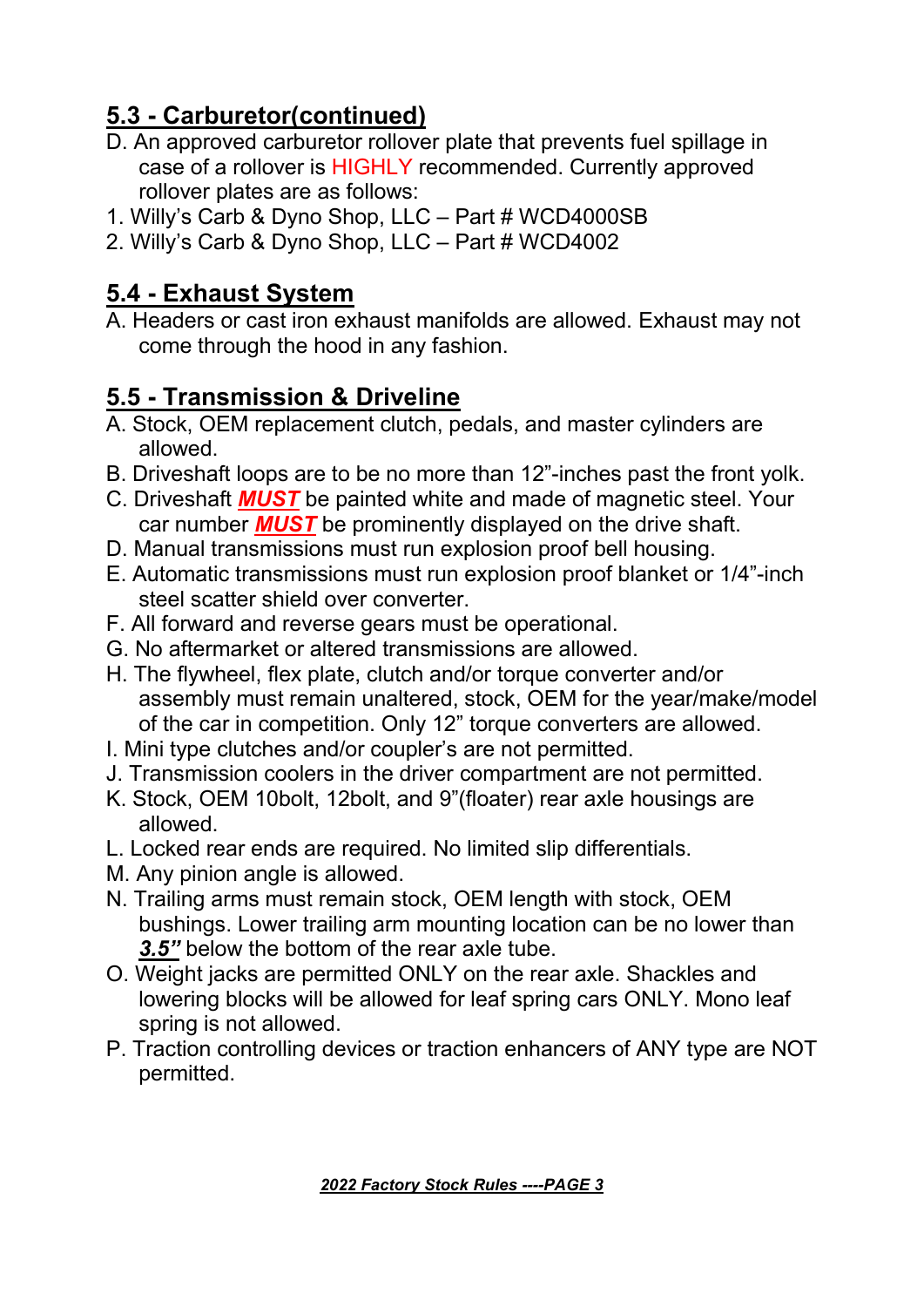# **5.6 Chassis / Frame / Roll Cage**

- A. All cars must be stock, as OEM. Cars must be of sedan type only. Small, unsafe cars, Hearses, Station Wagons, Convertibles, Foreign Cars or Commercial Vehicles are NOT allowed.
- B. UNI-BODY cars are allowed but MUST tie the frame together.
- C. Rear frame rails may ONLY be replaced with 2"(inch) x 3"(inch) square tubing after kick up.
- D. Roll cage: full six-point roll cage from center to rear axle must be used, rear loop from frame to frame allowed.
- E. Minimum of four door bars on the left and three door bars on the right are mandatory. Bars must be made of 1.50"(inch) O.D. x .095"(inch) wall thickness tubing.
- F. Bars on quarter panel & door to protect car are required and should be 1 1/2"(inch) or 1 3/4"(inch) tubing.
- G. Offset or set back cages are not allowed.
- H. Minimum wheel base is 108".

# **5.7 - Weight**

- A. Minimum weight is 3,200 pounds with driver at the completion of the on track activity (Qualifying, Heat, B-Feature, A-Feature, Etc.).
- B. Removable weight is allowed. Weight *MUST* be painted white, securely mounted with a *MINIMUM* of 2 (two) 1/2"(inch) bolts, and be clearly marked with your car number.

# **5.8 - Fuel Cells and Fuel**

- A. Cars must have a full firewall between fuel cell and driver.
- B. Fuel cell can hang no lower than 4" below rear frame rails.
- C. Must use a racing type fuel cell in a steel can. Rollover check valve is mandatory on/in the fuel cell. Stock, OEM fuel tank MUST be removed.
- D. Fuel cell must be firmly secured by 2(two) over the tank straps, minimum 1/8"(inch) thick x 2"(inch) wide steel.
- E. Fuel lines in the drivers compartment MUST be inside of steel tubing.
- F. Pump gas, racing gas or E85 only.
- G. Alcohol, nitrous oxide, nitrous methane, propylene oxide, performance additives or any other type of fuels is NOT permitted.

# **5.9 - Body Rules Enforced in 2022**

A. Cars must have *STOCK, OEM APPEARING, STEEL* bodies. Station Wagons, Hearses, Convertibles, Foreign Cars or Commercial Vehicles are NOT allowed.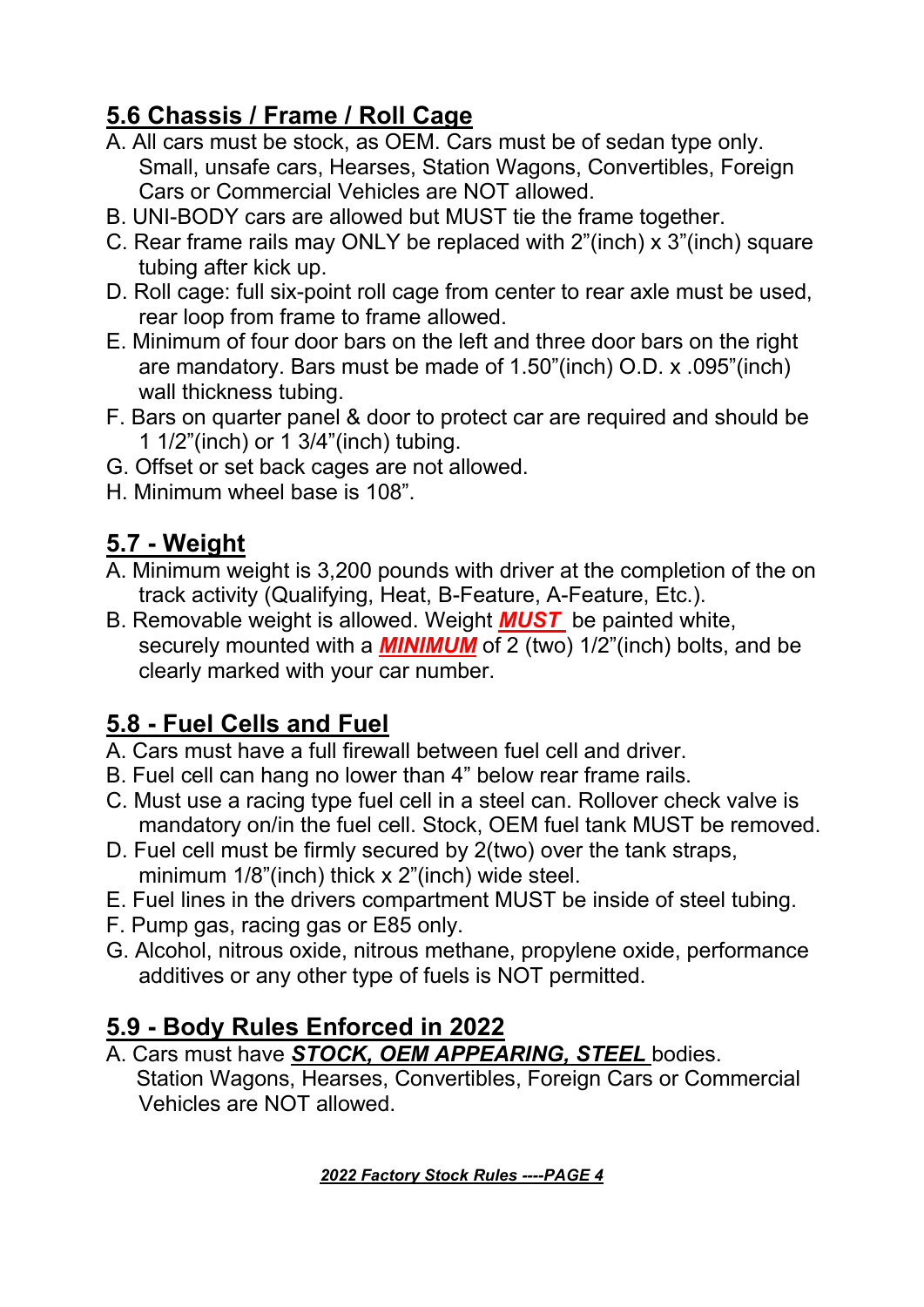# **5.9 - Body Rules Enforced in 2022 (continued)**

- B. Floor pans are required. Firewall and floor pan must be in stock, OEM position. Floor pan is to go from the front firewall to front of the rear tires and from door to door. All holes and notches in the firewall, floor pan, and rear seat panel area must be plated or filled in with steel.
- C. Four vertical bars evenly spaced apart on the driver's side in the windshield location are required. No glass or plastic.
- D. All chrome must be removed from the car. Including door handles, moldings and mirrors. No interior metal removed except door panel.
- E. All doors must be welded shut.
- F. All flammable materials must be removed (backseat, headliners, etc.).
- G. Must have stock, OEM and/or stock, OEM appearing front bumper or plastic nose piece on the front. All bumpers, nose and tail pieces must be rounded and securely attached. The rear of the car must be enclosed, with a stock, OEM and/or stock, OEM appearing cover. No holes in rear will be allowed.
- H. Only one(1) radiator hoop bar is allowed.
- I. Cars will be allowed 5"(inch) rear spoiler. Spoilers cannot exceed the width of the rear deck.
- J. Stock, OEM, and/or stock, OEM appearing, steel and/or fiberglass hoods are required. A hole for air cleaner clearance is allowed. Four(4) hood pins are mandatory.
- K. Tow chains or cables are *MANDATORY* for front AND rear. Must be EASILY accessible by tow truck operator.L. Mirrors of any type are not allowed.
- 
- M. Maximum car width at any point is 79".
- N. Absolutely no flat sided bodies.

#### *BODY RULES THAT WILL BE ENFORCED IN 2023*

- O. Maximum car width at any point is 70".
- P. Body must be mounted in the stock, OEM location and over all appearance must resemble the type of car being claimed. Example: If you claim it is a Monte Carlo, then ALL of the body MUST look like a Monte Carlo.
- Q. Stock, OEM appearing roof is required."Late Model/Modified Style" roofs and flat roofs are not allowed.
- R. Roof support/pillars, A and C pillars must be made of steel, stock/OEM in appearance, and mounted in the stock, OEM location.
- S. Front nose must have a minimum ground clearance of 7".
- T. Minimum ground clearance on the sides is 5".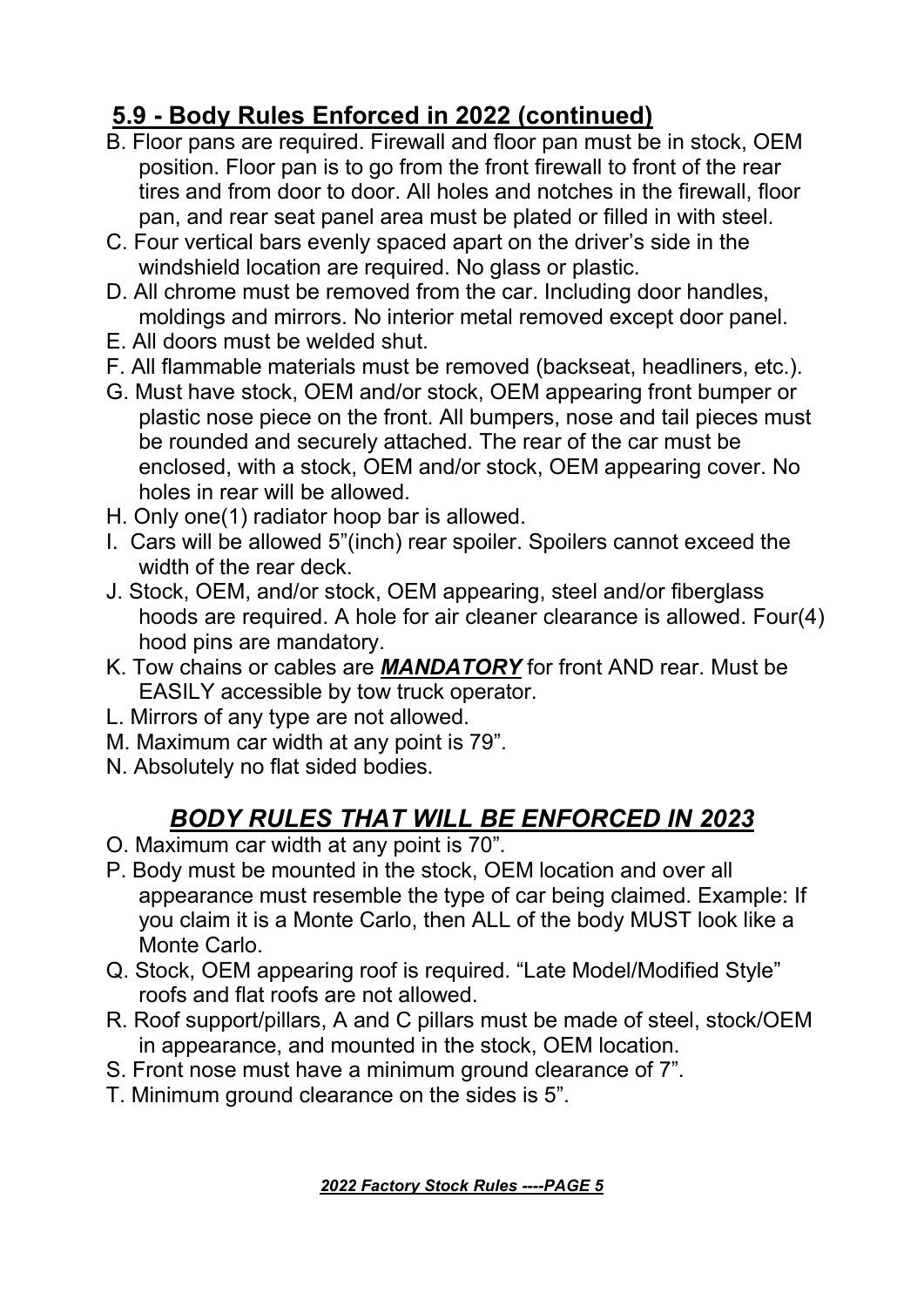#### *BODY RULES THAT WILL BE ENFORCED IN 2023 (continued)*

- U. Hood must be separate from the front fenders, have stock, OEM, "factory" feature lines, and mounted in the stock, OEM location.
- V. Aftermarket nose piece MUST be stock, OEM in appearance. LATE MODEL, or wedge type aerodynamic noses are not allowed.
- W. Nose/hood rake may be no more than 3". Measurement will be taken from where the hood meets the "windshield", out to where the hood meets the nose, using a "straight edge" devise, laid length way on the hood.
- X. Fenders and nose piece must remain tight with the body lines on the car.
- Y. Bodies that appear to be wedge shaped, and/or do not have stock contours/shape in appearance are not allowed.
- Z. Body panels must follow the configuration, bend, and shape of the stock, OEM body.
- AA. Trunk lids must be removable.

#### **5.10 - Wheels and Tires**

- A. Steel racing wheels with a maximum width of 8"(inches) are allowed. Aluminum, magnesium, mag-type and/or homemade wheels are not allowed.
- B. Any five-lug, OEM pattern is permitted. Must run 9/16"(inch) minimum studs with 1"(inch) lug nuts.
- C. Radial, DOT, Street Type tires are required. An 8"(inch) maximum tread width is allowed. Hoosier, American Racing, McCreary, Racing Type, Mud, Snow, AT(All Terrain), or Recap tires are not allowed.
- D. Siping and grooving of tires is NOT permitted.
- E. Any type of alteration, chemical and/or mechanical, to the face and/or sidewall of the tire is not permitted.
- F. Bead lock wheels are permitted on the right side only.
- G. ONLY Approved wheel discs are allowed. Approved wheel discs are wheel discs that are fastened to the wheel using a minimum of 3 (three) 1/4"(inch) or 5/16"(inch) diameter magnetic steel hex head bolts. The use of wheel discs with any other type of fastener are not permitted.
- H. Approved fastening (nut assembly) systems:
	- a) Keyser Manufacturing Part # 1007-101
	- b) Wehr's Machine Part # WM377A-312 Aluminum 5/16 or WM377S- 312 Steel 5/16.
	- c) Triple X Chassis Part # SC-WH-7810 (1" spring) or SC-WH-7820 (1 3/8" spring).
	- d) Smith Precision Products Part # MC-516-18.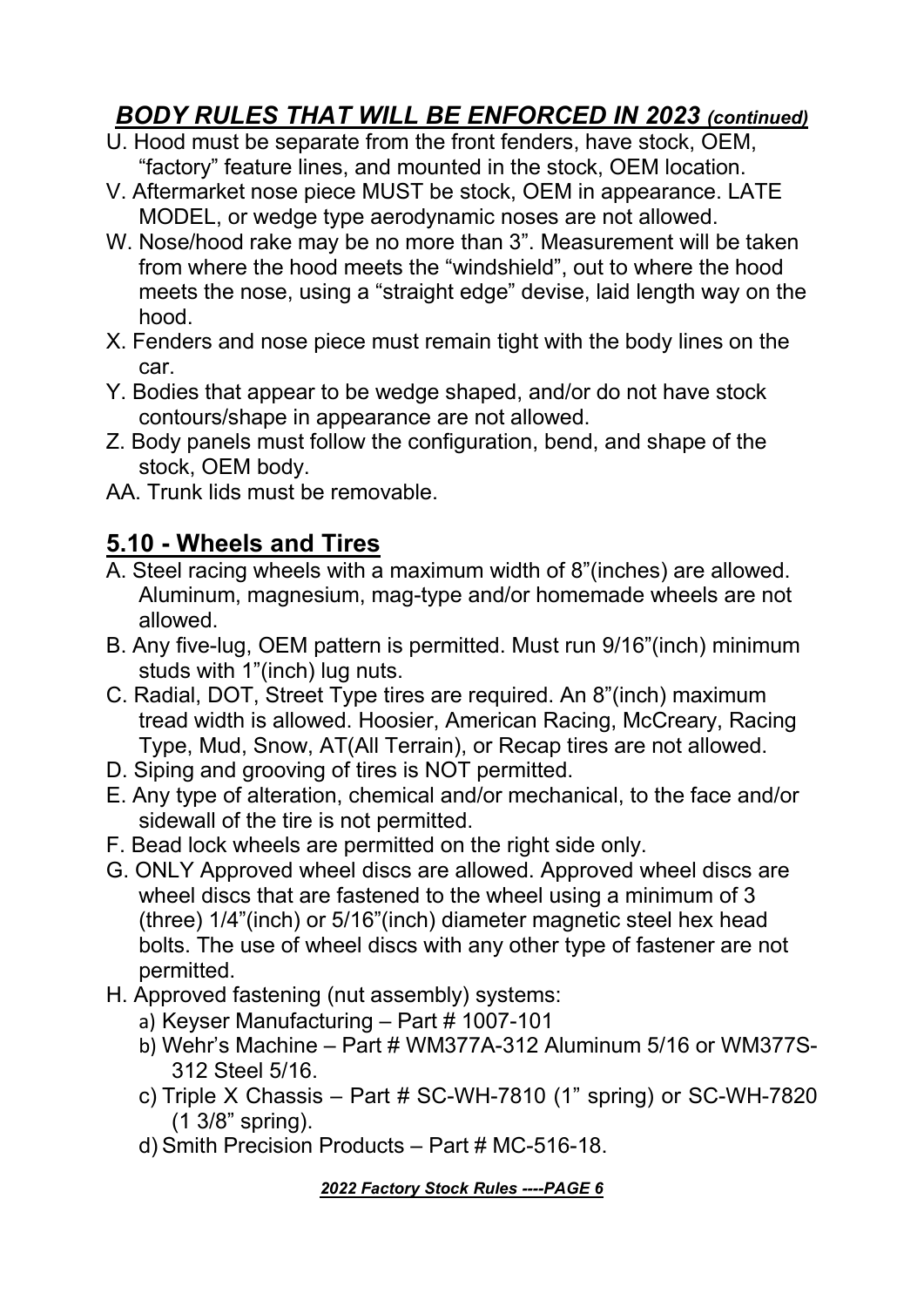### **5.11 - Suspension**

- A. Shocks must be stock type, OEM mounted, in the stock, OEM location. Both shock ends must be mounted with rubber bushings as original type stock, OEM equipment. Spherical balls or Heim joints/ball mountings of any type, are NOT allowed. Shocks may be "take-apart" type, gas or oil type. Steel body shocks ONLY.
- B. Springs must be mounted in the stock, OEM location. Rear springs must me directly over center of the axle. Moving the spring mounts to the left, right, forward or aft of the stock, OEM location of center line of the axle is NOT allowed.
- C. A tubular upper control arm that has a steel cross shaft, and has stock, OEM dimensions for year/make/model of the chassis being used, is allowed. It must bolt directly to stock, OEM mounting bracket.
- D. Upper and lower control arm brackets/mounts may NOT be moved on the frame and must remain in the stock, OEM location for the year/make/model of the chassis being used.
- E. Upper and lower control arms must use stock, OEM type ball joints.
- F. Lower control arms must be stock, OEM for the year/make/model of the chassis being used. Aftermarket type lowers are not allowed.
- G. Spindles must be stock, OEM for the year/make/model of chassis being used. Spindle savers are permitted.
- H. No spring adjustments, weight jacks or spacers will be permitted at the front coil spring pockets.
- I. Tie rods and rod ends must be stock, OEM for the year/make/model of the chassis being used.
- J. Titanium, gun-drilled, hollow bolts, or studs of any kind, are not allowed anywhere on the car.
- K. No suspension limiters of any kind are allowed. This includes, but is not limited to, chains, ropes, bump stops, etc. Shock shaft must be able to fully compress all the way into the shock body and fully extend for the proper length of the shock. No internal travel limiters in the shock are allowed.

# **5.12 - Steering**

- A. Steering quickening devices, aftermarket power steering pumps and reservoirs are allowed.
- B. Steering shaft may be collapsible. (recommended)
- C. Aftermarket steering wheel with quick release are required.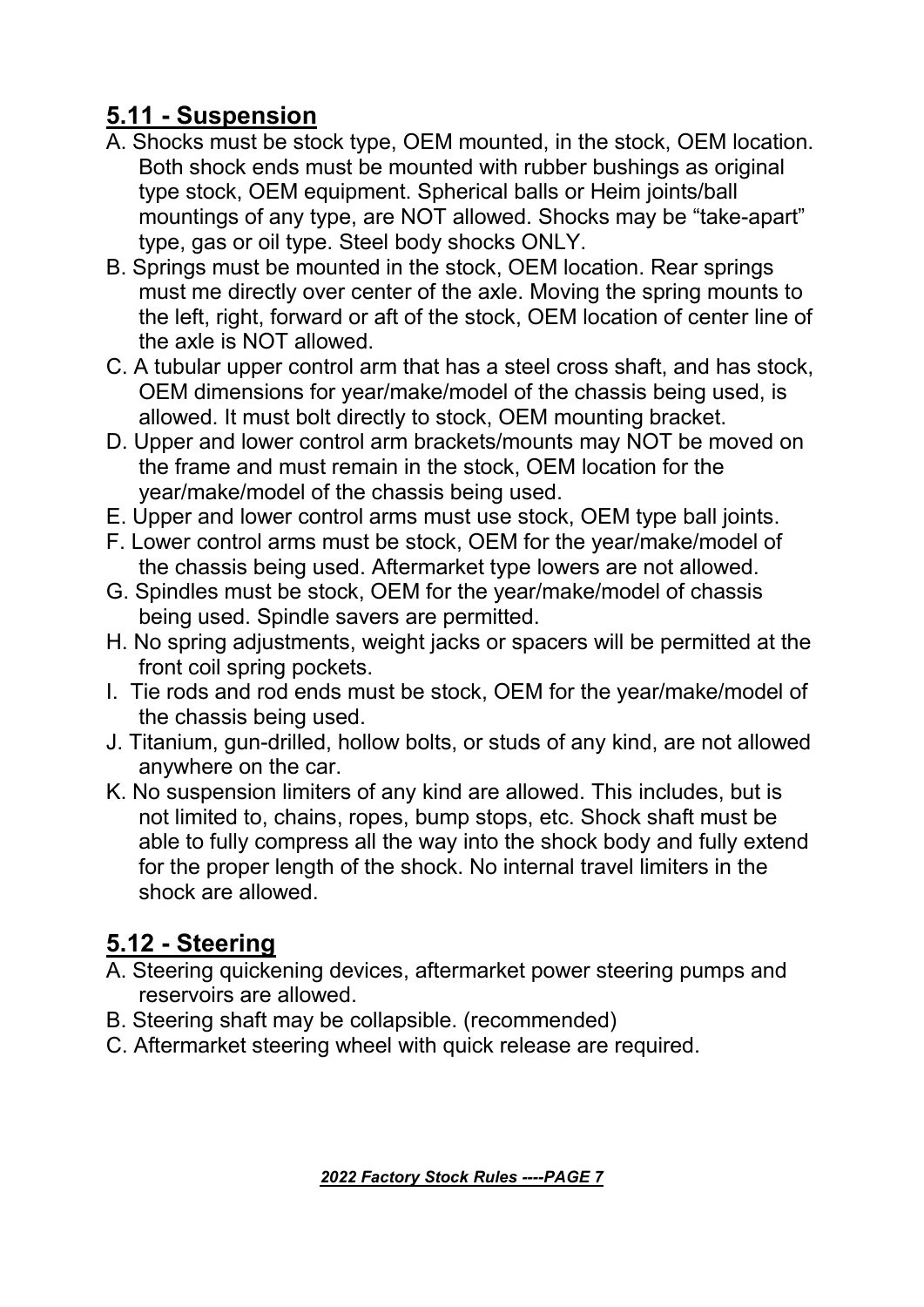#### **5.13 - Brakes**

- A. Four wheel brakes are REQUIRED.
- B. Shutoff valves are not allowed.
- C. Dual aftermarket brake master cylinder is allowed. Balance bar MUST be in the neutral position. NO in car brake adjustments are allowed.
- D. Only stock, OEM appearing steel calipers and steel non-scalloped rotors are allowed.

#### **5.14 - Personal Protective Equipment**

#### **(See section A. in the Charleston Speedway General Rules)**

It is the sole responsibility of each competitor to verify the effectiveness, ensure proper installation per the manufacturer's specifications, and properly use, every component of the competitors safety equipment. Each competitor is expected to investigate and educate themselves for continuing improvement regarding their own personal safety equipment.

# **5.15 - Seat Belt and Restraint System**

- A. Each car must be equipped with minimum of an SFI 16.1 or SFI 16.5 approved restraint system. Restraint system will be eligible for use in competition until the expiration date or for 2 years from the date of manufacture. Seat belt restraint systems shall be installed and used in accordance with manufacturer's instructions.
- B. In any type of manufacturer's installation, the fasteners must be as supplied by the manufacturer.
- C. Seat belt material shall not be permitted to come in contact with any sharp or metal edges, including when the material passes through the seat.

#### **5.16 - Protective Clothing**

- A. All drivers are required to wear a fire-resistant driving uniform meeting minimum of the SFI 3.2A/5 specifications and display a valid SFI 3.2A/5 label on the outside of the uniform.
- B. Drivers must wear gloves at all times they are on track. Driver's gloves must meet or exceed the SFI 3.3 specification and have a legible and valid SFI 3.3 label.
- C. Drivers must wear racing shoes at all times they are on track. Racing shoes must meet a minimum of the SFI 3.3 specifications and display a valid SFI 3.3 label.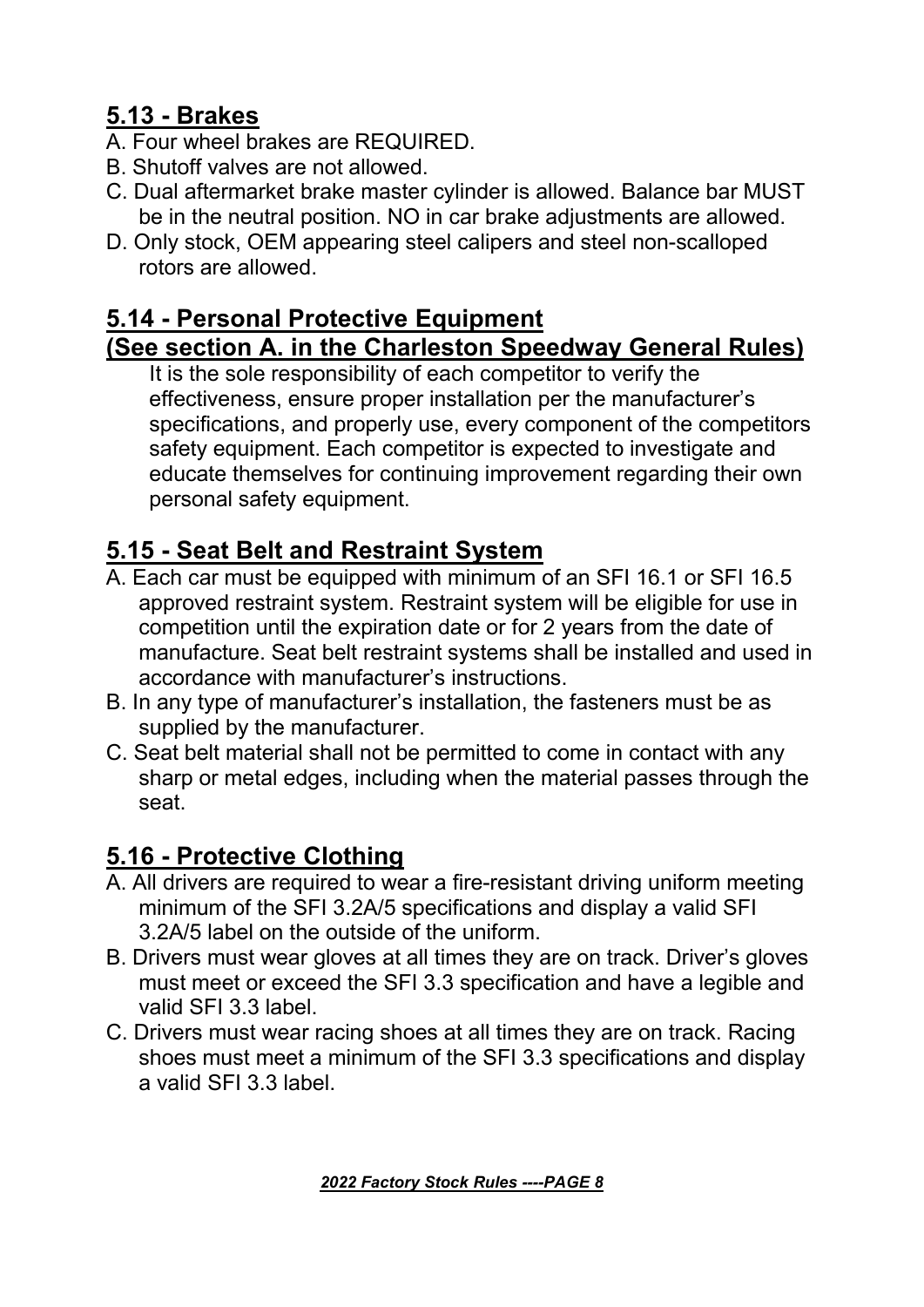#### **5.17 - Seats**

- A. Aluminum and/or carbon fiber-type composite racing seats are required. If a carbon fiber-type composite seat is used, it must meet the SFI 39.2 ratings. Aluminum seats with an FIA and/or SFI 39.2 ratings are recommended.
- B. All seats must be mounted to the frame as required by the seat and chassis manufacturer.
- C. Full containment seat(s) and/or aftermarket bolt on head restraints are recommended.
- D. Up fitting a current seat with bolt on kits is permitted with a seat manufacturer produced kit and an acceptable base seat approved by the seat manufacturer. Components must include comprehensive head surround, shoulder and torso support system, energy impact foam. Must be installed in accordance to seat manufacturer's instructions.
- E. Seats must be used as supplied and installed following instructions provided by the seat manufacturer.
- F. If the left side head surround is 7"(inch) or less when measured from the back of the headrest, then a left side head net meeting the SFI 37.1 must be installed with a quick release latch. A minimum left side head surround of 4"(inch) is required.<br>G. Seats must be securely fastened to the frame and/or cage in 6(six)
- positions with a minimum of 6(six) 3/8" bolts. There should be a minimum of 4(four) bolts on the bottom of the seat, and 2(two) in the back of the seat. Only single piece high back type seats will be allowed.
- H. All seats must have a minimum of 1/8" steel plate under the seat, up the back 4" and be as wide as the seat.

# **5.18 - Helmets**

A. All drivers must wear a full-face helmet with a minimum safety rating of FIA 8860-2010, FIA 8860-2018, Snell SA 2015, Snell SA 2010, Snell SAH 2010 and/or a valid SFI 31.1/2005 label.

# **5.19 - Head and Neck Restraints**

- A. Drivers, at all times they are on the track, should have their helmets correctly (following manufacturers installation and use instructions) connected to an approved head and neck restraint.
- B. The head and neck restraint must be SFI 38.1 approved and display a legible and valid SFI 38.1 label.
- C. Neck braces should be used when a head & neck restraint device is not used.

*2022 Factory Stock Rules ----PAGE 9*